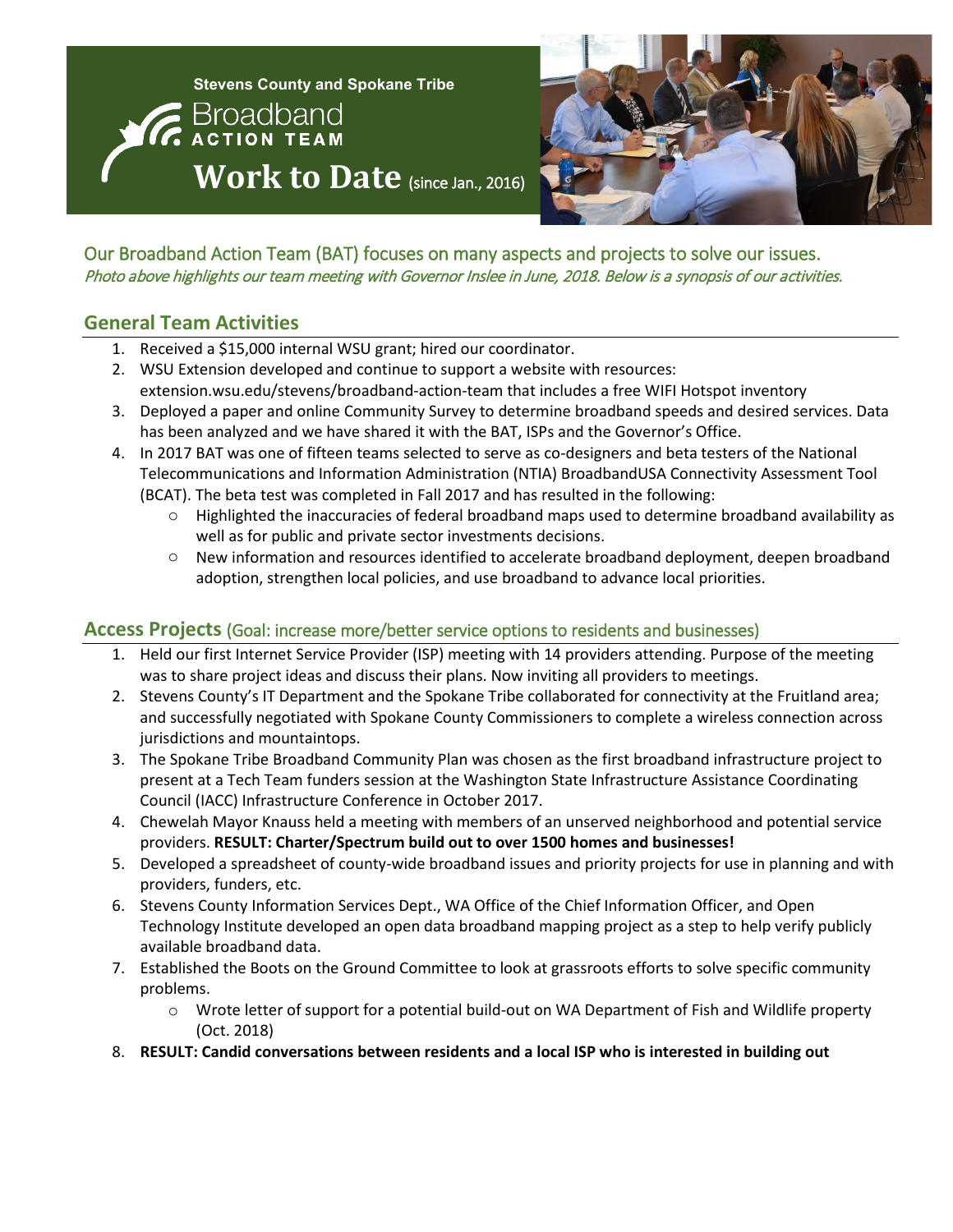# **Stevens County / Spokane Tribe Broadband Action Team, Work to Date**



#### **Access Projects** (continued)

- 9. Established the Prepositioned Fire Camp Committee; Included in the Washington Department of Natural Resources Rural Community Project Initiative (RCPI) proposal submitted by Tri County Economic Development District (TEDD) and WSU Stevens County Extension. Identified four possible pilot sites as well as potential funding sources.
	- o PPFC 1: Little Pend Oreille Lakes Complex in the north east portion of Stevens County
		- Chosen as a Tech Team broadband infrastructure project for the Washington State Infrastructure Assistance Coordinating Council (IACC) Conference (Oct. 2018).
	- $\circ$  PPFC 2: Two Rivers Resort on the southwest corner of the Spokane Tribe of Indians Reservation
		- **NEW PARTNERS:** As a result of RCPI, DNR is actively involved in the project planning and development.
		- **FUNDING:** Received a \$24,900 grant from Partners for Rural Washington and completed a feasibility study to determine the engineering and technical assets necessary to build out this project.

#### **Adoption Projects** (Goal: find ways to help people use the internet better)

- 1. Libraries of Stevens County and BAT applied for a \$50,000 Spectrum grant to link Workforce Development training and digital skills building at four rural libraries (not funded.)
- 2. Libraries of Stevens County offering coding and robotics classes at all libraries.
- 3. Hosted the 2016 Tech Expo for the public to meet with Internet Service Providers (ISPs) and technical vendors, learn about cybersecurity and social media.
- 4. Developed Gadget Garage, a collection of internet-enabled devices made available for people to test drive.
- 5. WSU Stevens County Extension partnered with the Tri County Economic Development district on the development and delivery of Digital Day Camp in Colville, internet-related business classes.

#### Policy Efforts (Goal: change legislation and rules that block our ability to increase broadband.)

- 1. Submitted comments or letters of support (LOS) on the following legislation and rule making:
	- o 2019 Congresswoman Cathy McMorris-Rodgers for the Broadband Data Improvement Act (LOS)
	- o 2018 FCC: Accelerating Wireline Broadband Deployment by Removing Barriers to Infrastructure Investment (2-page response)
	- o 2018 USDA –RUS: implementation of the USDA e-Connectivity Pilot Program (6-page response)
	- o 2018 NTIA mapping/data collection (4-page response)
	- o 2018 Senator Murray DRAFT digital equity legislation (submitted comments and BAT documents)
- 2. Discussions and comment inspired Senators Murray and Cantwell to submit a 2018 amendment to the Farm Bill to provide an opportunity for communities to appeal previous funding issues.
- 3. The Stevens County / Spokane Tribe Broadband Access Teams has been replicated in Ferry County.
- 4. Stevens County Commissioner Wes McCart addressed on mapping issues with the National Association of Counties (NACo), agencies and legislators in Washington D.C. in 2018
- 5. Mark Curtis, Stevens County Information Services Director addressed mapping issues at the NACo Technology Summit.
- 6. Eight BAT members attended Congresswoman McMorris Rodgers Rural Broadband Roundtable in Spokane
- 7. Provided input to the Washington State FirstNet Plan development and continue active engagement with FirstNet staff.
- 8. Six BAT members attended the NTIA Broadband Summit in Seattle.